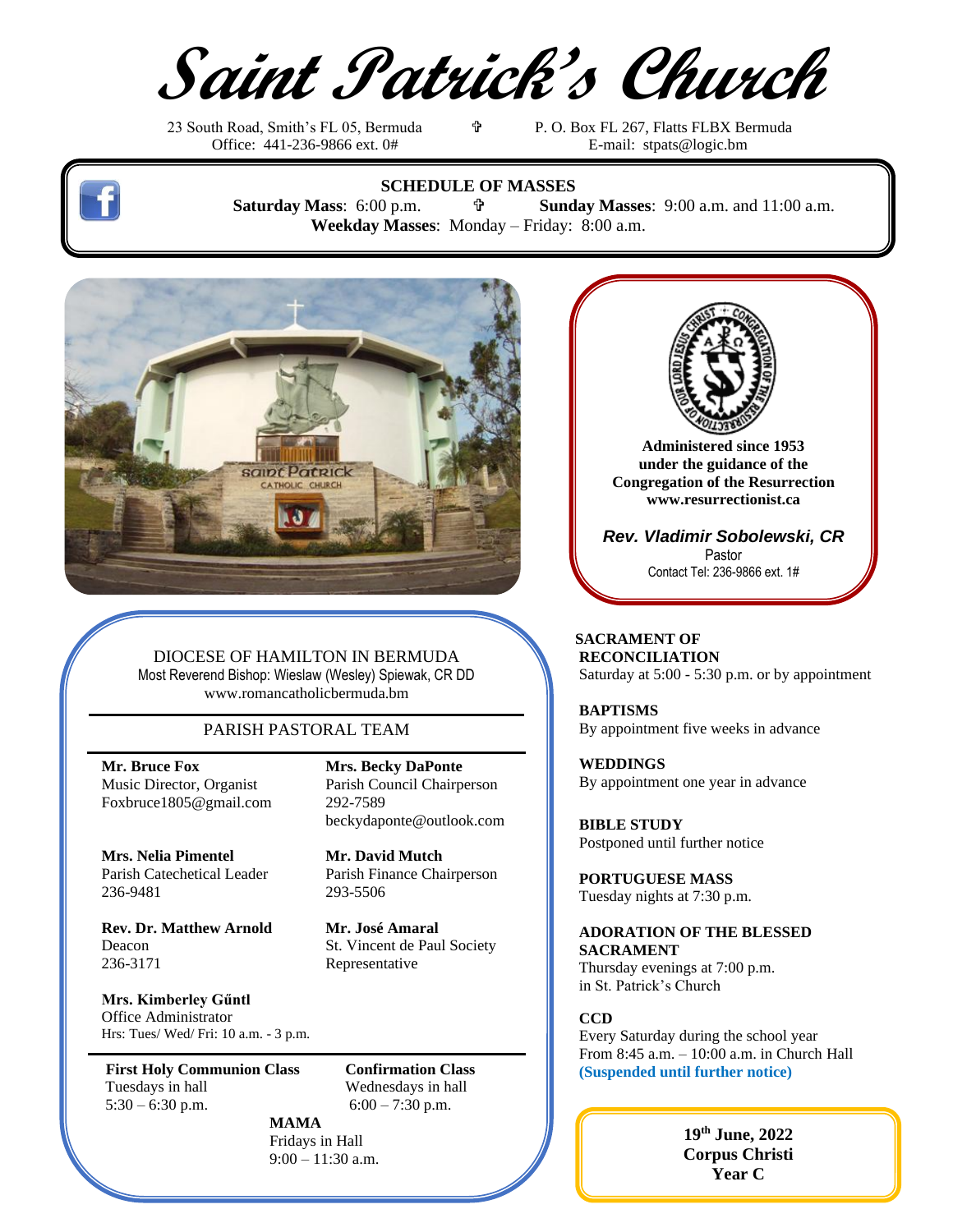## **Introduction**

Bread and wine were an ancient component in Israel's ritual history. Jesus infused their sharing with new meaning that has sustained the church to this day. When we regularly participate in the Eucharist, we can become immune to its unifying power for the whole world. This annual feast reminds us that it is our central liturgical act as Christians. Unity is deeply needed more than ever, and the source of that unity is literally in our hands.

#### **Mass Intentions**

|  | Sat. 18 6:00 p.m. Intentions of Rita Manel                   |
|--|--------------------------------------------------------------|
|  | Sun. 19 9:00 a.m. <sup>t</sup> Frank Alves & Deceased Family |
|  | <b>守 Mariano Simas</b>                                       |
|  | <b>Deacon Edward Outerbridge</b>                             |
|  | <b>守 Manuel Simas</b>                                        |
|  | <b>D</b> Bernie Cabrera                                      |
|  | 11:00 a.m. Parishioners of St. Patrick's                     |
|  | Mon. 20 $9:00$ a.m. $\ddot{\tau}$ Luis DaPonte, Jr.          |
|  | Tues. 21 8:00 a.m. Intentions of Mary & Manuel Correia       |
|  | Wed. 22 8:00 a.m. + Herculano Vieira                         |
|  | Thurs. 23 8:00 a.m. <i>+</i> Octavia Rombeiro                |
|  | Fri. 24 $8:00$ a.m. $\ddot{\mathbf{\tau}}$ Natalie Sousa     |
|  | Sat. 25 6:00 p.m. Parishioners of St. Patrick's              |
|  | Sun. 26 9:00 a.m. † José G. Amaral                           |
|  | † Maria dos Anjos Faries                                     |
|  | ቱ Andrew Mark Faries                                         |
|  | 11:00 a.m. † José Cabral Rodrigues                           |
|  |                                                              |

#### **Stewardship Treasure**

| Sunday Offering Last Week:            | \$3,471.00  |
|---------------------------------------|-------------|
| <b>First Holy Communion Offering:</b> | \$849.00    |
| Sunday Offerings to Date:             | \$93,005.50 |
| Target Offerings (Week 24):           | \$84,000.00 |
| Poor Box:                             | \$144.00    |



# **STEWARDSHIP**

Managing God's Gifts To Us

# **Weekly Stewardship Thought**

Stewardship of treasure is based on giving a percentage of our income. If we have little income, we will give little. If we have greater income, we will give more. Whether we are poor or rich, we can each give a percentage of our income to church and other charities.

#### **Sunday Offerings with Online Banking**

Please make direct payments to the Bank of Butterfield **Account #20006060102074100** and include "Sunday Offering" in the memo field.

# **St. Patrick's Facebook**

Have you 'liked' us on Facebook yet? Also check out [www.romancatholicbermuda.bm](http://www.romancatholicbermuda.bm/) to hear Bishop Wes' daily reflections and live-streamed Masses and for up-to-date Diocesan information from the Chancery and Parish churches.

# **Pastoral Reflection by Deacon Matthew Arnold**

Family get-togethers are wonderful opportunities to share memories of childhood. At times, these memories achieve the status of legend, or even fairy tale as they are told and repeated over the years. The accuracy of time and place may be blurred as the years roll on, but I think we like to hear the exaggerated stories because of the love we have for the people in the anecdotes.

I am told that, as a young child, I would stand in front of my father with my arms in the air, with hands opening and closing, whilst shouting "*Pick me up, pick me up, pick me up*........." until he did exactly that. I do not remember doing so, but the entire family knows about it....... even those who were not yet born when I was an overactive 3 year-old.

Dads do that; they pick us up, and we ride on their shoulders. One day it stops because we have grown too large for Dad to carry us.

Our Heavenly Father does the same. He picks us up when we fall, when we fail to love others and fail to do His will. However, unlike our human fathers, the Lord never stops picking us up. His mercy and forgiveness are unlimited throughout our lives. When we have sinned and are truly sorry for what we have done, it is as if we are standing in front of Him saying "*Pick me up, Lord ..... and make me whole again*".

As we honour our earthly fathers this weekend, let us pray for them to aspire to be as loving and forgiving as our Heavenly Father. Let us also forgive them for their imperfections and failures, remembering the words Jesus taught us "*Forgive us our trespasses.... as we forgive those who trespass against us*". We should pray for the repose of the souls of fathers who are deceased, that they will rest in the peace of the Lord.

I wish everyone a very Happy Father's Day today, where new memories may be made and cherished.



# **Peter's Pence Collection - June 25 & 26**

*Be a Sign of Mercy* Next weekend, St. Patrick's Parish will take up the Peter's Pence Collection to support the Universal Church and the work of the Holy See, including helping Pope Francis to carry out his charitable works. These

works benefit our brothers and sisters on the margins of society, including victims of war, oppression, and disasters.

Special envelopes have been provided at the ends of each pew for your contribution or you may donate online to St. Patrick's Butterfield Account **#20006060102074100.** Please be generous. For more information regarding this collection, visit[: www.obolodisanpietro.va/en.html](http://www.obolodisanpietro.va/en.html)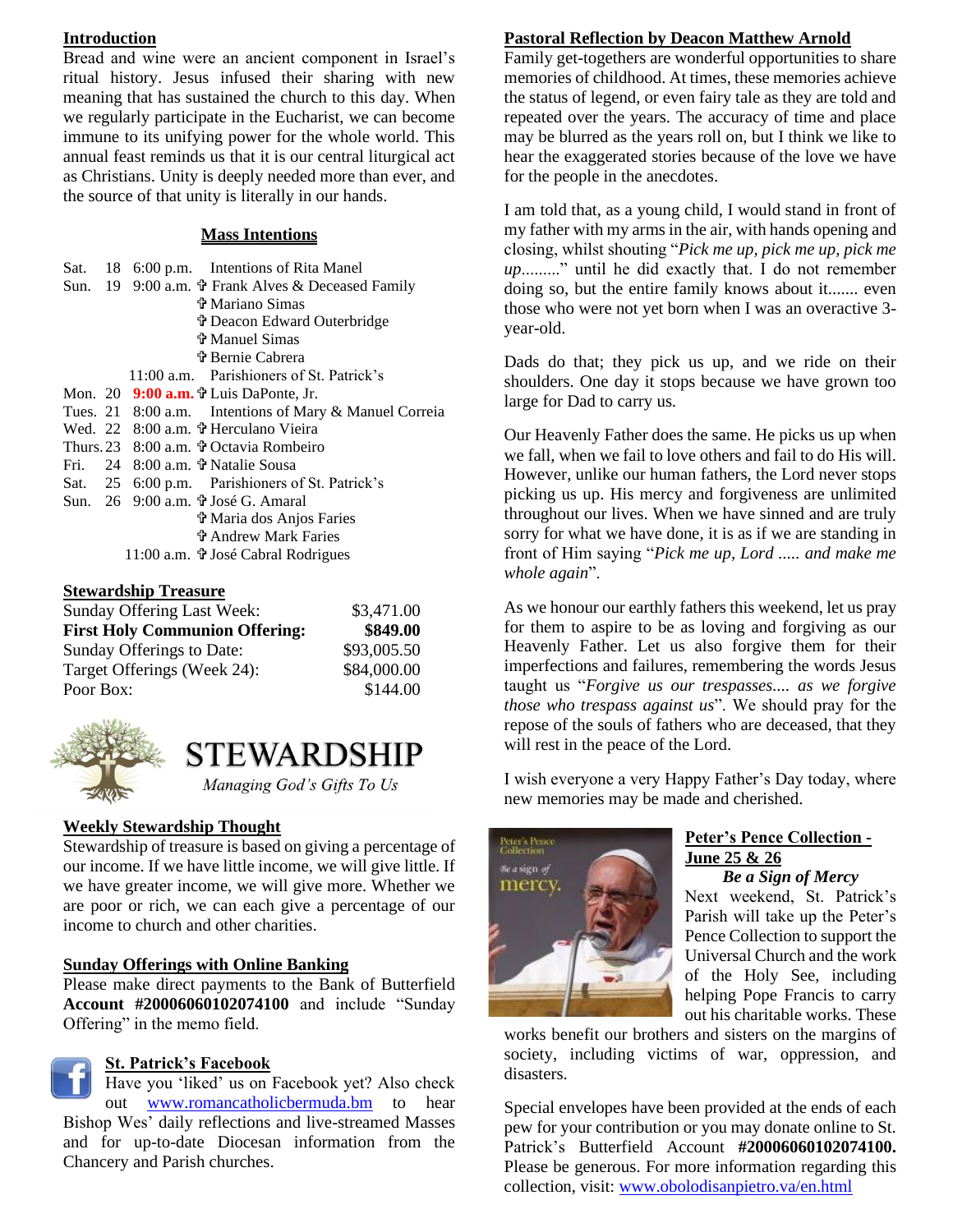

# **St. Patrick's Parish Scholarship Fund**

Fr. Vladimir and the Selection Committee are currently reviewing the eight applications received. The awards presentation will take place on **Sunday,** 

**June 26 at the 9:00 a.m. Mass.**

## **Confirmation at St. Patrick's Church**

This weekend at the 6 p.m. Mass, we welcome **Danielle Barroso** in the sacrament of Confirmation. As we celebrate this milestone with Danielle and her family, may the Holy Spirit be with her to renew and strengthen her in her commitment to follow Christ.



#### **First Holy Communion at St. Patrick's**

Last **Sunday, June 12, at 2 p.m.**, St. Patrick's Parish welcomed 16 students from MSA and CCD Grade 2 who received the Holy Eucharist for the first time. Please pray for these young people, their catechists, teachers and families as they continue their journey of faith.

#### **Registration for First Holy Communion for 2023**

If your child or grandchild was born in 2015 and you would like him/her to receive this special sacrament next year, please contact Mrs. Nelia Pimentel at [benn@northrock.bm](mailto:benn@northrock.bm) or call 236-9481 for registration information.

#### **Accommodation Needed**

A senior in our Diocese is looking for a centrally-located one-bedroom or studio apartment. If you, or someone you know, is able to assist, please call 799-6090. Thank you.



#### **Happy Birthday, Bruce!**

This Saturday, June 18, Bruce Fox celebrates his 59th birthday. We wish him good health and happiness for the coming year and remind him that 59 is really 30 - with 29 years of experience. Happy Birthday, Bruce!

#### **Happy Anniversary, Fr. Vladimir!**

On Sunday, June 19, Fr. Vladimir celebrates his 46<sup>th</sup> Anniversary of Ordination. He was ordained a priest of the Congregation of the Resurrection in Poland and was installed as Pastor of St. Patrick's Parish on August 15, 2012. Additionally, Fr. Vladimir is the Vicar General of the Diocese of Hamilton Bermuda. We congratulate him on his forty-six years of priesthood and pray that God continues to bless him and his ministry to our Church.



#### **The 100 Club – Sign Up Today!**

Don't miss out on the chance to win a cash prize each month! Complete a membership form available at the entrance to the church or contact David

Mutch at 293-5506 or e-mail: davidgamutch@gmail.com for more information about this church fund-raising initiative.

#### **Peter's Pence Financed 10 Million Euro Worth of Charitable Projects in 2021**

(By Alessandro De Carolis, *Vatican News* online, 16 June 2022)

In 2021, the Obolo [Peter's Pence] income amounted to  $\epsilon$ 46.9 million, while the expenses sustained totaled  $\epsilon$ 65.3 million.

Peter's Pence is the name given to the financial support offered by the faithful to the Holy Father as a sign of their sharing in the concern of the Successor of Peter for the many different needs of the Universal Church and for the relief of those most in need.

Contributions to Peter's Pence for the exercise of the Pope's universal mission, are directed in two ways: in financing the many activities of service carried out by the Curia (e.g., formation of the clergy, communication, promotion of integral human development, education, justice, etc.) and in contributing to numerous works of material assistance for the most in need…

The largest portion of donations (65%) came from dioceses and another 10% from foundations, as well as smaller sums received from private donors and religious institutes.

From a geographical point of view, the largest donor nations included the United States (29.3%), followed by Italy (11.3%), Germany (5.2%), Korea (3.2%), and France (2.7%). Collection by country covered 75% of the total, and the remainder was donated to the Holy See by foundations and religious institutes…

The offerings of the faithful are intended to support the activities of the Holy Father for the whole Universal Church. These activities are carried out by the Holy See. The Pope, as Pastor of the universal Church, is concerned both with the needs of evangelization (spiritual, educational, justice, communication, political charity, diplomatic activity, etc.) and with the material needs of poor dioceses, religious institutes and faithful in serious difficulties (the poor, children, the elderly, the marginalized, victims of wars and natural disasters; special aid to Bishops or Dioceses in need, Catholic education, aid to refugees and migrants, etc.).

Peter's Pence donated 9.8 million Euro toward these charitable projects.

To find out more, visit the [Pontifical Mission Societies](https://www.ppoomm.va/en.html) website: [https://www.ppoomm.va/en.html.](https://www.ppoomm.va/en.html)

#### **Smile for the Day!**

A small boy was at the zoo with his father. They were looking at the tigers, and his father was telling

him how ferocious they were. "Daddy, if the tigers got out and ate you up…" "Yes, son?" the father asked, ready to console him.